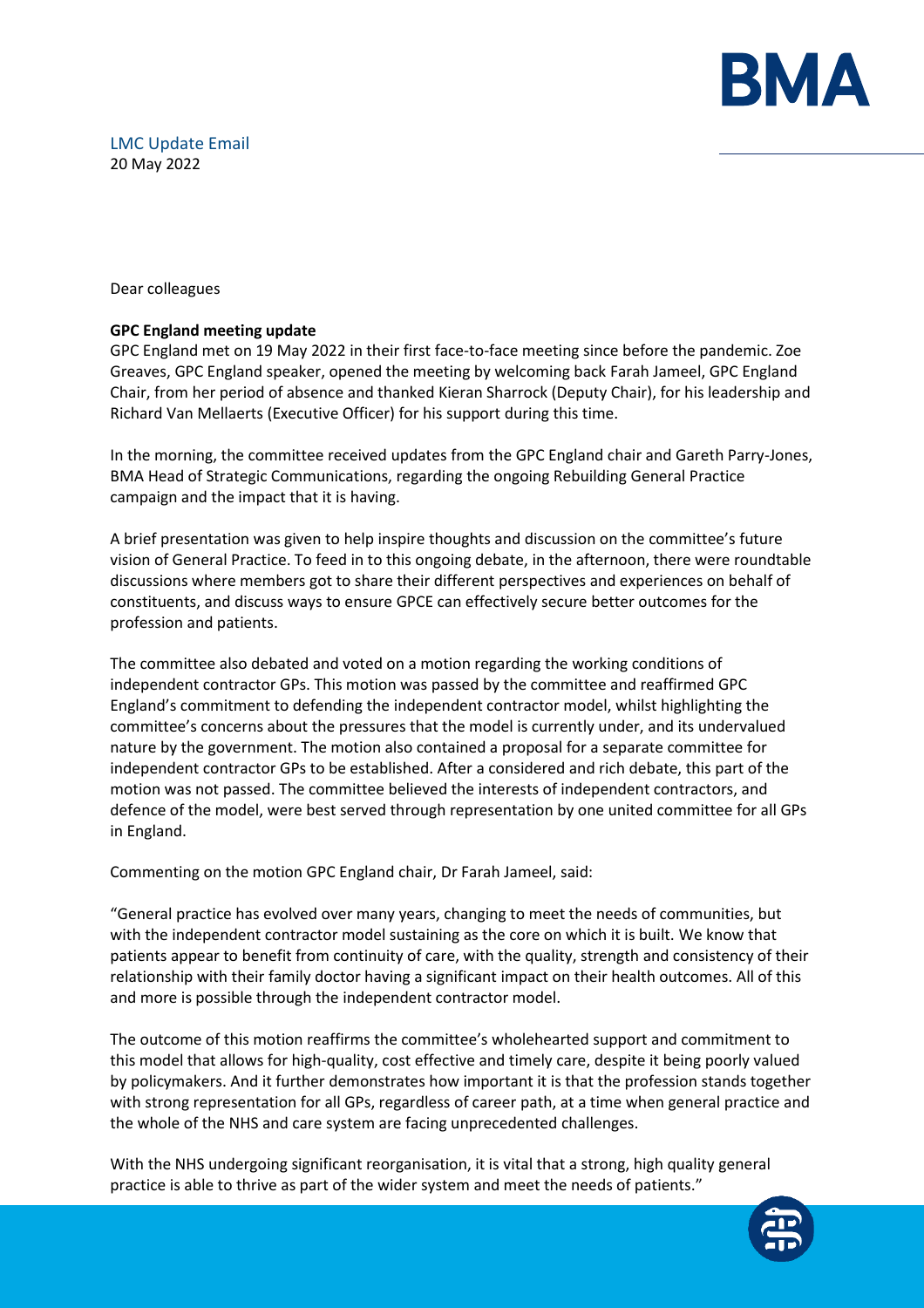

### **LMC UK conference 2022**

The [2022 UK LMC Conference](https://www.bma.org.uk/what-we-do/local-medical-committees) took place 10-11 May - the first in-person UK LMC conference since the beginning of the COVID-19 pandemic and it ran very smoothly. The conference was adeptly chaired by Katie Bramall-Stainer and her deputy Matt Mayer. Our thanks go to them, the rest of the conference agenda committee, the GPC secretariat, including Dominic Norcliffe-Brown, Kathryn Reece and Karen Day, Caroline Eason from the BMA conference unit, as well as the numerous other members of BMA staff who provided support during the conference.

The conference was opened by Dr Phil White, chair of GPC UK, who congratulated the profession for all its hard work during the pandemic, including rolling out remote consultations and the vaccination programmes in record times. Dr White admonished the media and Westminster government for their unfounded attacks on general practice, particularly the false claim that GP practices had been closed during the pandemic. Furthermore, he congratulated the BMA and GPDF on the success rollout of th[e Rebuild GP media campaign,](https://protect-eu.mimecast.com/s/Q8U5CX5WWfXNzVMh6p6wUn?domain=bma-mail.org.uk) intended to combat these false narratives and promote an urgent workforce strategy and safe workloads for GPs. Read the [GPC UK Chair's speech](https://www.bma.org.uk/media/5637/bma-gpc-uk-chair-speech-may-2022.pdf)

Of particular note, the conference voted through a motion calling on the national GPCs renegotiating the GMS contracts to include workload limits in order to protect patients and staff. With a dwindling, overstretched workforce, this motion gives our national committees the mandate to demand an end to endless unsafe demands on our GP services. Read our [safe working in general practice guidance.](https://www.bma.org.uk/advice-and-support/gp-practices/managing-workload/safe-working-in-general-practice)

The conference also urged the GPCs to negotiate a GP contract that incentivises continuity of care. In response, Dr Farah Jameel, GPC England Chair, said that "If continuity of care is to be rewarded and preserved, it will need to be measured and monitored and it will need new payment mechanisms. So we'll need to spend some time thinking about these matters. We must reward continuity of care and it is right that we ask for it. We'll need courage – from policymakers, from us and from parliamentarians."

The resolutions will be published shortly on this page[: Local medical committees](https://www.bma.org.uk/what-we-do/local-medical-committees)

## **Rebuild General Practice: support the campaign**

The **[Rebuild general practice campaign](https://protect-eu.mimecast.com/s/Q8U5CX5WWfXNzVMh6p6wUn?domain=bma-mail.org.uk)** continues to tackle the crisis facing general practice. The campaign has been building awareness of the key issues in the media, with the public and with politicians. We need your support to amplify the message and make the campaign a success.

For more information on how to get involved and to access campaign materials, contact your **[LMC](https://protect-eu.mimecast.com/s/R5bfC2WMMcpG9PETnJrPn9?domain=bma-mail.org.uk)**.

You can also follow and share content, news, and updates on the campaign **[Twitter page](https://protect-eu.mimecast.com/s/uv4PCZ011t5RprotzrwGAQ?domain=bma-mail.org.uk)**

### **Delayed contractual changes for deceased patient records**

NHSE/I have confirmed that the contractual changes for the management of deceased patient records have yet to take effect. This is due to required legislative and system changes remaining outstanding and means that practices should continue printing and sending the full records to PCSE until NHSE/I notifies the profession otherwise. PCSE will also retain the obligation to process AHRA requests it receives directly until that time.

### **Medical exemption service**

As of 12 May 2022 the domestic NHS COVID Pass is no longer available, and the medical exemptions service (119) will no longer accepts new applications from people who want to use the domestic NHS COVID Pass to prove they cannot be vaccinated for medical reasons.